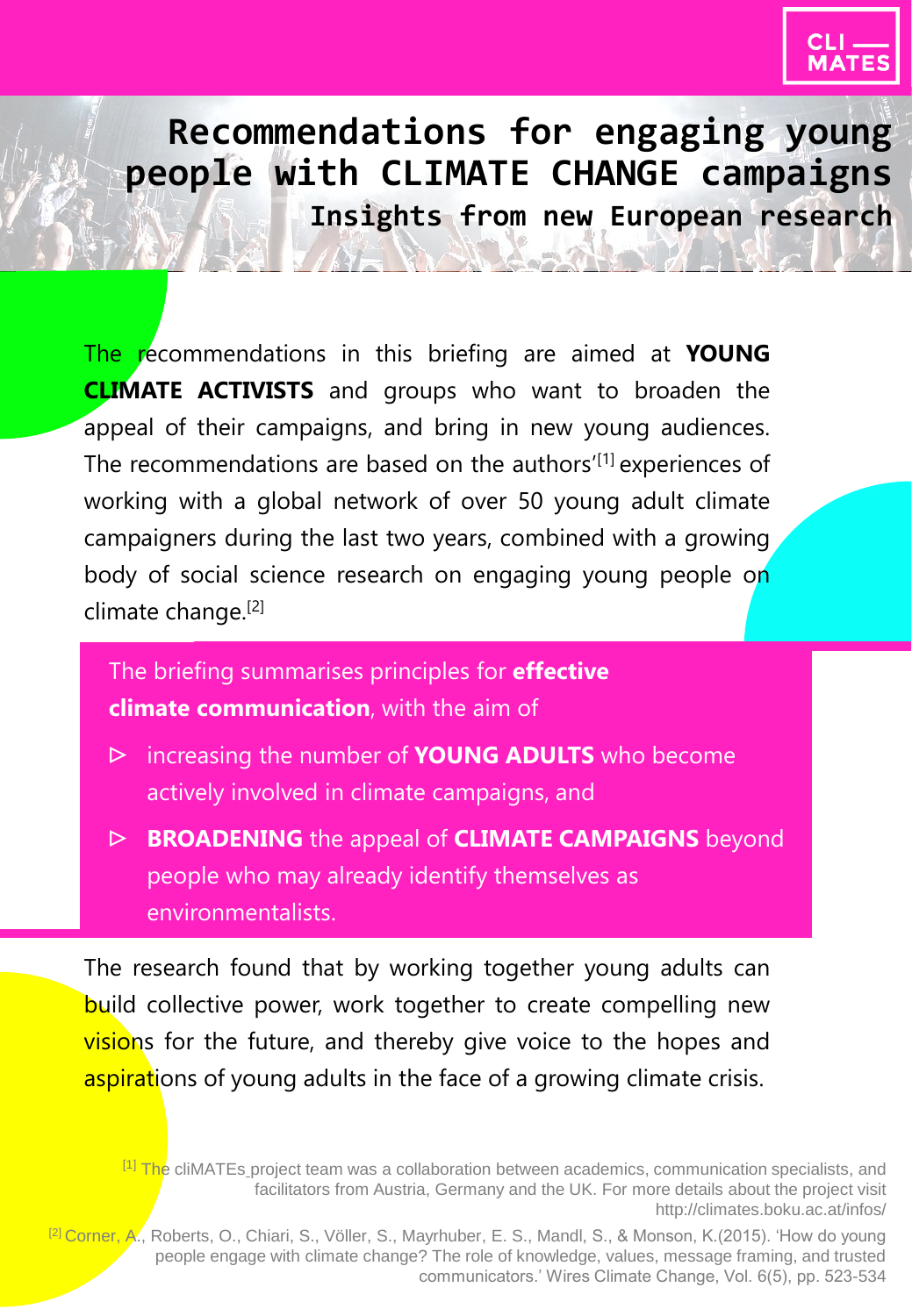

- **Do move beyond activist identities, and position climate campaigning as part of the new normal for young people.** The campaign identity is crucial to increasing and broadening support - if the campaign's messengers, imagery and language speak to traditional, adult-led campaigns by NGOs the campaign is unlikely to reach the new grassroots of young people's climate campaigning. Taking action on climate change is less about being environmentalist, and more a new social reality.
- **Do highlight the moral and justice dimensions of climate change.** Many of the young campaigners we worked with told us a key motivation for their involvement was concern about the injustice of climate change, with those who were doing least to contribute to climate change being the ones most affected by the impacts.
- **Do make use of life stage transitions which offer opportunities to reach new audiences.** Moments of significant life change (for example moving away from home to start university or a new job) are often a time when young people are shaping their identity as they form new peer groups. These disruptive moments offer unique opportunities for reaching people who might not have otherwise been responsive to campaign messages.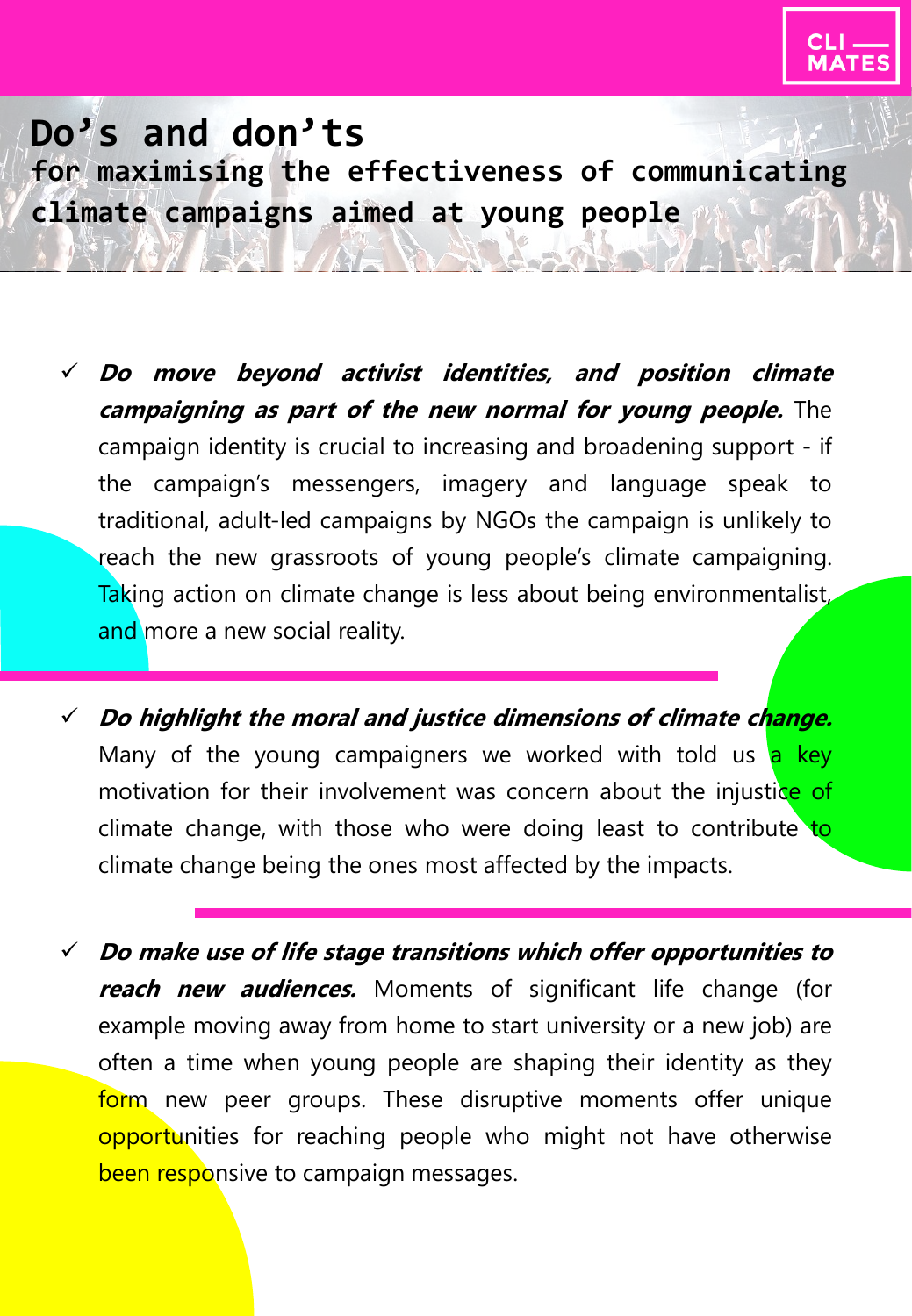

- **Do highlight the short term, clear wins for the campaign.** Young people will be more likely to get involved in campaigns if they offer the potential for making a tangible difference to the environment. Long term political campaigns are likely to be a turn off for many young people, because of the amount of time they will need to invest and/or because of the (perceived) limited chances for success.
- **Do harness the collective power of groups to create compelling new stories about the future.** During the research we brought together twenty young people from across Europe for a four day retreat. During that time the group worked together to co-produce new formats for communicating with young adults, exploring new visions for society. From that process three new campaigns aimed at young adults have been created and will be going live in 2019.

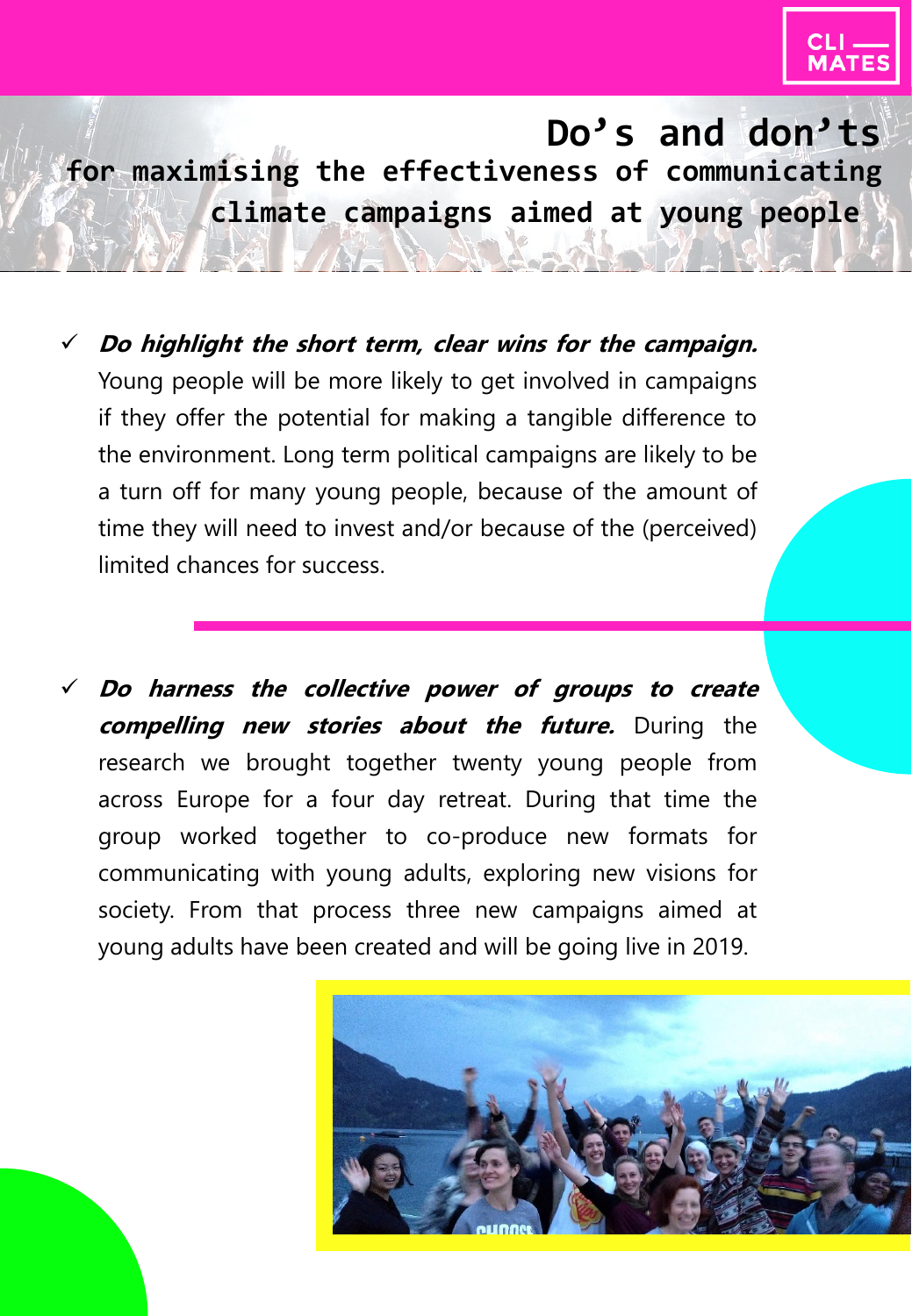

### **Do recognise the importance of peer support and peer to peer communication.**

Our research found that young climate campaigners often feel isolated and powerless, but when they work together they feel more empowered to effect change.

### **Do remember that values and emotions are just as important as facts.**

Numbers and science alone are unlikely to motivate people to become involved. Understand what matters to the campaign's audience and connect your message with those concerns. Tell a story that helps the audience understand the implications of the facts in a way that is relatable and relevant to them.

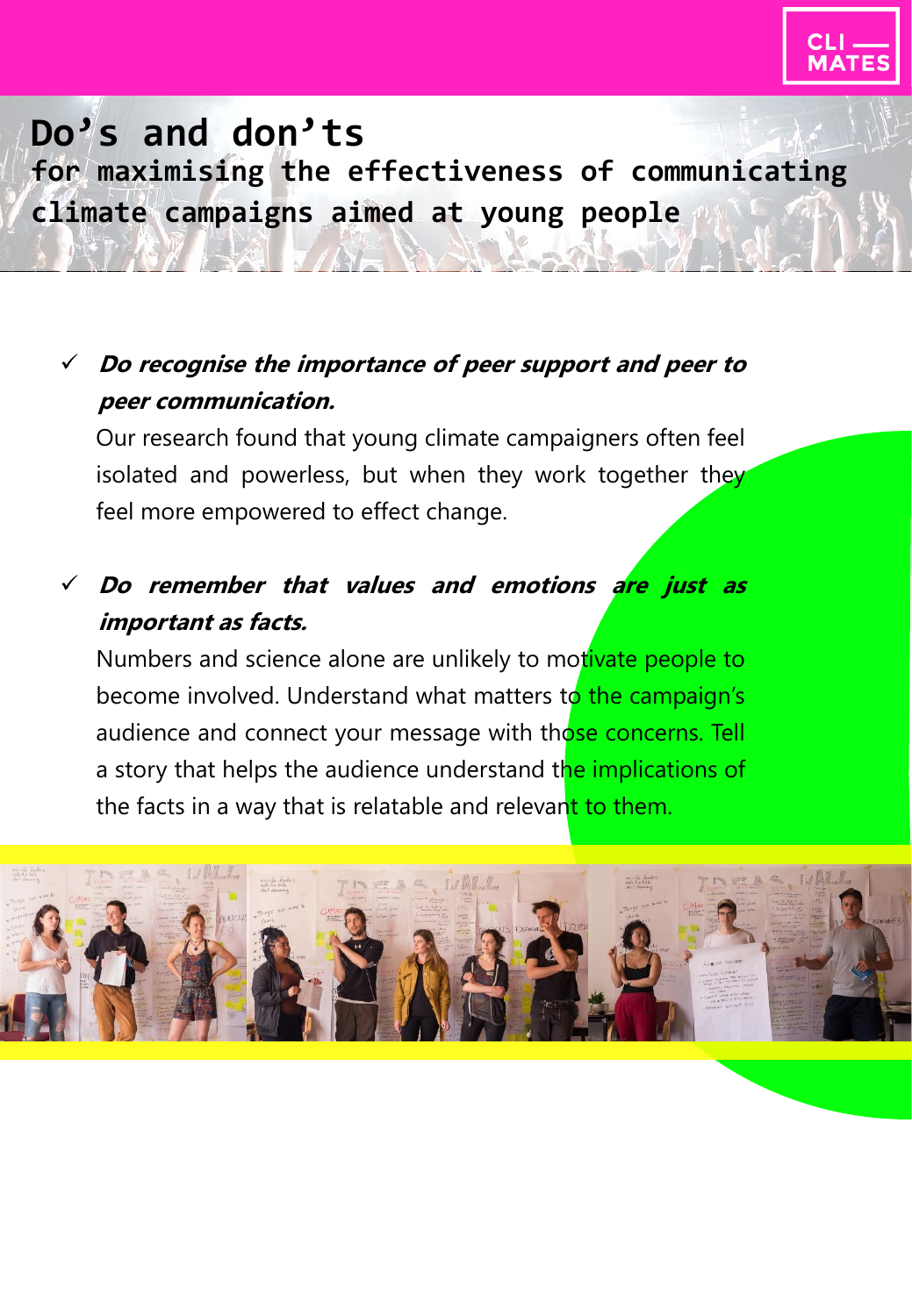

#### **Telling a powerful story**

In our research with young adults we saw young people are planning for the near term future. They aspire to establish themselves as independent adults who can flourish and enjoy the pleasures of family, friends and a home. But they see inaction on climate change as threatening to steal that future away from them. Instead of being able to imagine a stable future, young adults instead see the next 10 or 20 years as a time of increasingly precarious living conditions.

Telling the story of how young adults feel their future is being stolen from them as basically unfair, adds a compelling and emotionally resonant moral dimension to the narrative. This worry has also been powerfully communicated by Greta **Thunberg** (see below) who has motivated many young people to become involved in climate campaigning.



"Many of you appear concerned that we are wasting valuable lesson time, but I assure you we will go back to school the moment you start listening to science and give us <sup>a</sup> future. Is that really too much to ask? In the year 2030 I will be 26 years old. My little sister Beata will be 23...That is <sup>a</sup> great age, we have been told. When you have all of your life ahead of you. But I am not so sure it will be that great for us. Now we probably don't even have <sup>a</sup> future any more. Because that future was sold so that <sup>a</sup> small number of people could make unimaginable amounts of money."

Greta Thunberg, 2019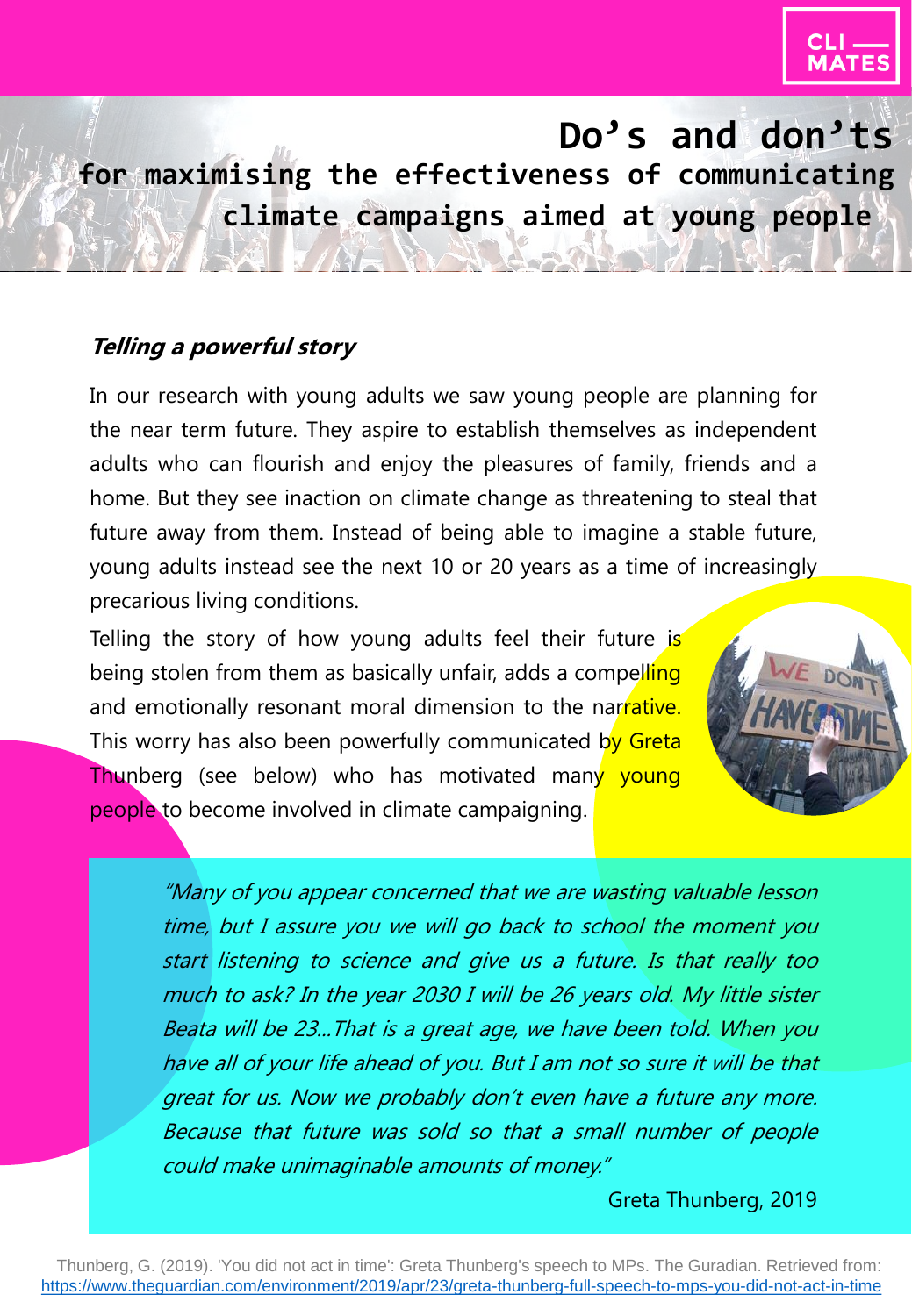

ᐁ **DON'T assume just because your audience is young they care the way you do.** There is a growing movement for change amongst young people, but some audiences are more engaged than others. When reaching out to new audiences without a background in activism or direct action consider carefully what type of campaigning strategy and messaging will appeal. Not everyone wants to be involved in direct action or risk arrest, but may still feel they would like to take action on climate change.

ᐁ **DON'T rely on technical jargon and numbers to win your audience over.** Terms such as 'managing climate risks', the '2 degrees limit', and parts per million of carbon dioxide can be unfamiliar and disengaging. Build engagement from the 'values up' rather than downwards from the big numbers of climate change policy discourse.

> ᐁ **DON'T lead communications with longer term climate impacts, such as sea level rise in 2100.** For young people, climate change is fundamentally about the 'here and now' – describing the effect it will have on distant generations, as campaigners and scientists often do, undermines the urgency of the problem. <sup>[4]</sup>

ᐁ **DON'T launch <sup>a</sup> communication strategy for your campaign without understanding your audience.** There is no 'one message fits all' approach. Find out who you want to reach, what issues matter to them, who they would view as a trusted messenger. If possible pilot messages and communication strategies to get feedback on what is and isn't working.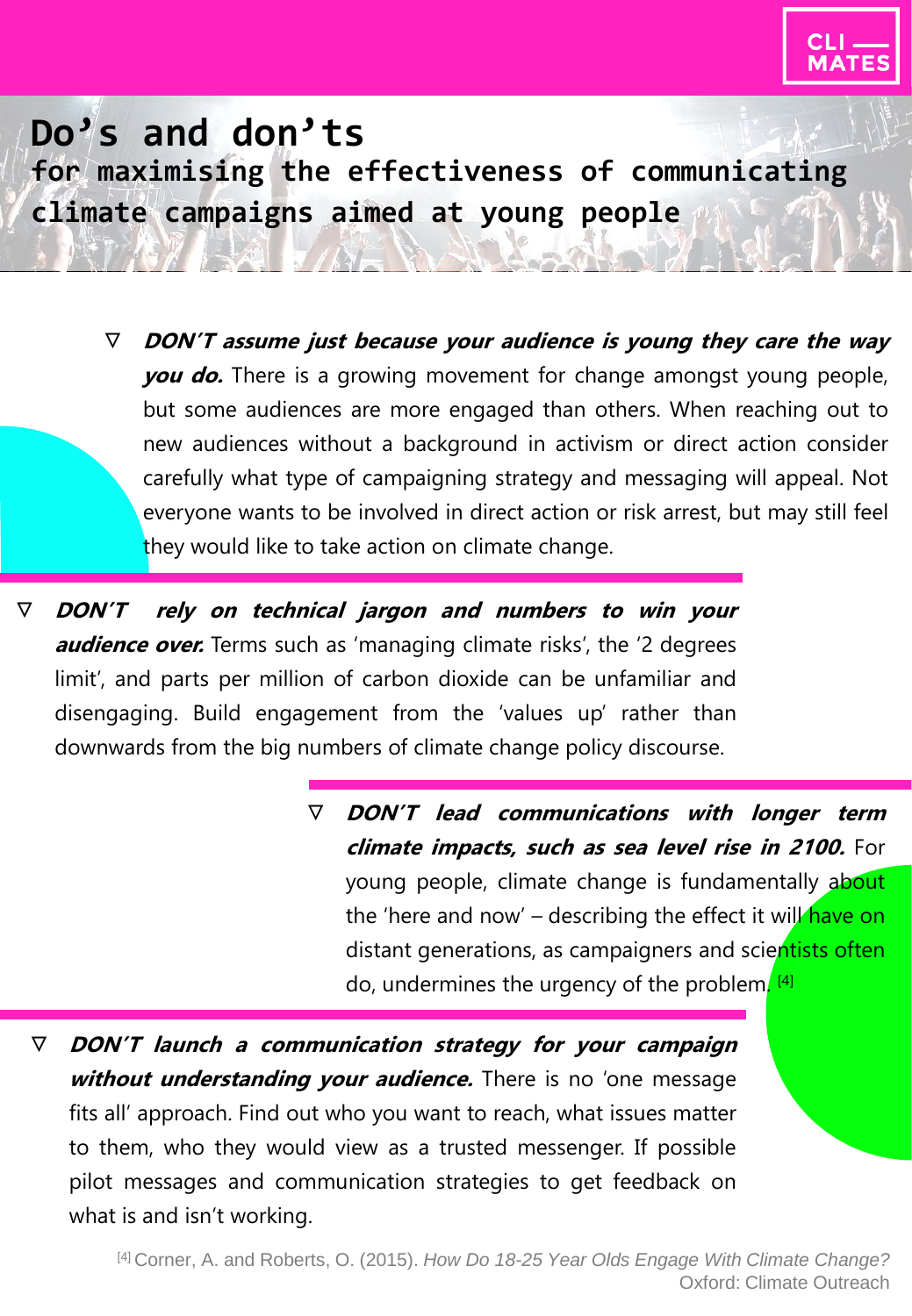

# What this briefing is based on

The evidence for the recommendations in this briefing come from a two year European research project that has explored the social factors shaping how and why some young adults become active climate campaigners. The research included reviewing what previous research on this topic had found<sup>[5]</sup>, interviews and workshops with young adult climate campaign leaders, and a four day residential retreat for twenty young people from across Europe who are concerned about climate change.

#### The young adults we worked with told us:

- **Social justice** was an important motivation for campaigning.
- Many people reported that the transition into campaigning was often only possible once they left home and broke free of the **norms** of their childhood friendship groups.
- The **voluntary** nature of running a campaign was an obstacle to success, but being in the **company** of other young campaigners was an important motivator.
- Some campaigners felt that voluntary campaigning was looked down upon e.g. by parents or peers, and many campaigners were looking to **professionalise** their role. The income would allow them to spend more time on the campaign, and give more credibility and status to the work.
- Setting **clear** and **realistic** campaign **goals** helped get other young people involved in their campaigns.
- Include **activities** that people can get involved in without having to be an expert on climate change.
- Campaigners are keen to get more people involved, people from a wider background than have previously got involved in climate campaigning.
- Existing well established campaigns provided **inspiration**, validation and support.

[5] Corner, A., Roberts, O., Chiari, S., Völler, S., Mayrhuber, E. S., Mandl, S., & Monson, K.(2015). 'How do young people engage with climate change? The role of knowledge, values, message framing, and trusted communicators.' Wires Climate Change, Vol. 6(5), pp. 523-534